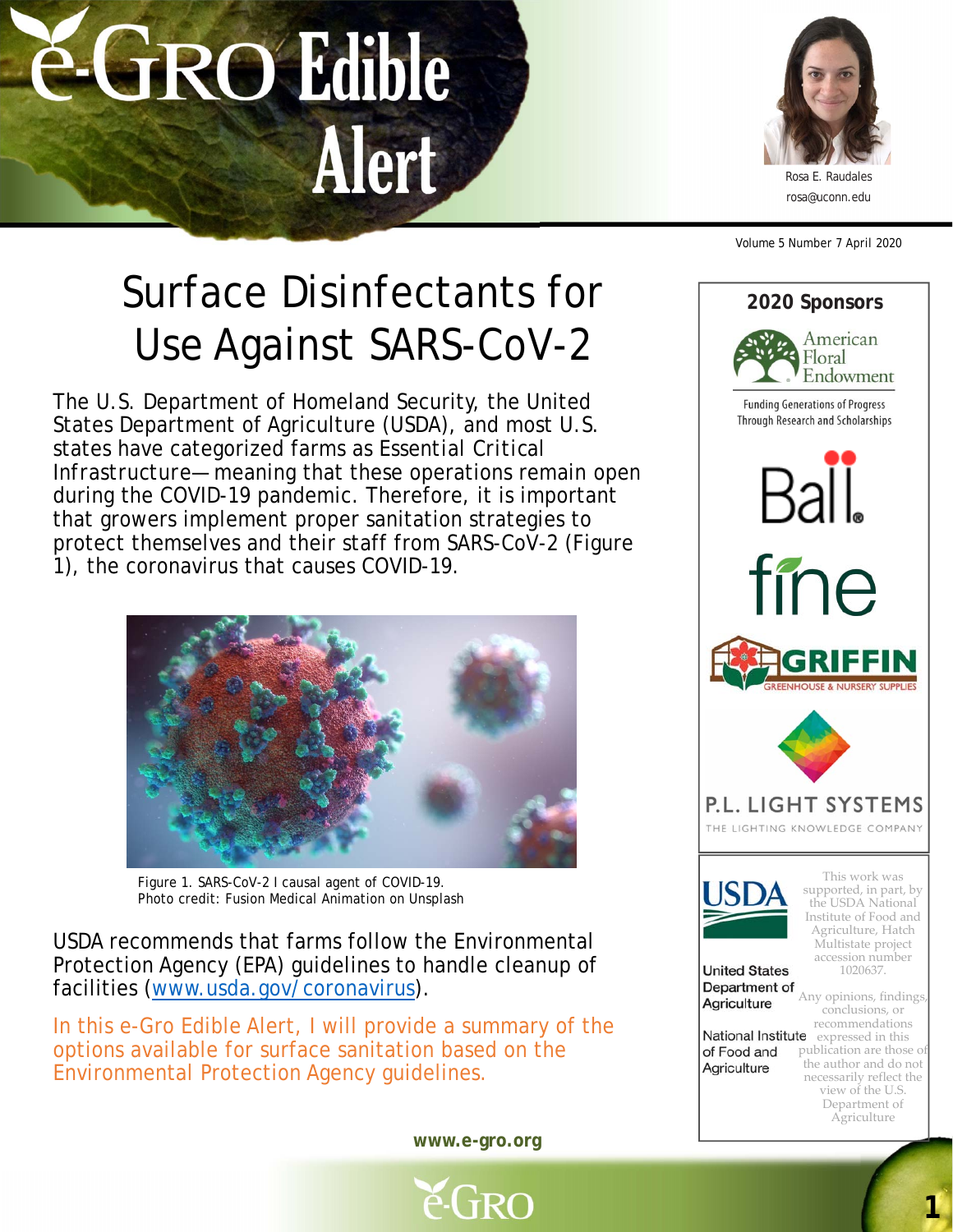In the U.S., the EPA —under the Federal Insecticide, Fungicide, and Rodenticide Act— is mandated to evaluate and label of antimicrobials products that can be used for pathogens that are detrimental to public health. On March, 2020 the EPA released *List N: Disinfectants for Use Against SARS-CoV-2* which consists of a list of over 300 EPA-registered products for use against SARS-CoV-2. The efficacy of these disinfectants has not been tested specifically against SARS-CoV-2. However, they were included in the list because they have been tested and proven effective on other viruses, including other coronaviruses.

Table 1 includes a summary of the active ingredients for application on hardnonporous surfaces. Hydrogen peroxide and quaternary ammonium were the only two active ingredients listed for application on porous surfaces.

The EPA continually updates the list, please refer to the original source for updated information: https://www.epa.gov/pesticideregistration/list-n-disinfectants-useagainst-sars-cov-2

## **After selecting an active ingredient:**

- 1. Choose a product that is EPA approved and included in list N. Avoid products that do not have an EPA number.
- 2. Follow the disinfection directions and preparation for the virus included in list N.
- 3. Keep records of the safety operation procedures (SOPs) implemented and update SOPs as needed.

**General Rules When Using Surface Sanitizers:**

- **1. Do no apply the sanitizers to or near the crops.** Some sanitizers (i.e. chlorine dioxide, or hydrogen peroxide) can off-gas and be toxic to crops. The rates recommended for surface sanitation are higher than what plants can tolerate, do not attempt using the same rates near crops or in irrigation systems.
- 2. Remove organic debris before applying the sanitizer. Organic matter may react with sanitizers and reduce its efficacy.
- 3. Extend contact time, if possible. The contact time listed on table 1 is the minimum amount of time recommended to achieve adequate control. However, extended contact time increases the efficacy of sanitizers. You could also use the lower recommended rate if you can extend the contact time of a product with a surface.
- 4. Seal and store the containers properly to maintain efficacy of the product.
- 5. Do not prepare mixed solutions with more than one product. Some active ingredients can react and become extremely toxic. Do not combine products unless it is specifically indicated on the label. You can, however, alternate between products.

As of 15 April 2020, EPA noted that SARS-CoV-2 has not been detected in drinking water and they believe that the risk of infection via water is low. Therefore, water treatment for SARS-CoV-2 has not been recommended.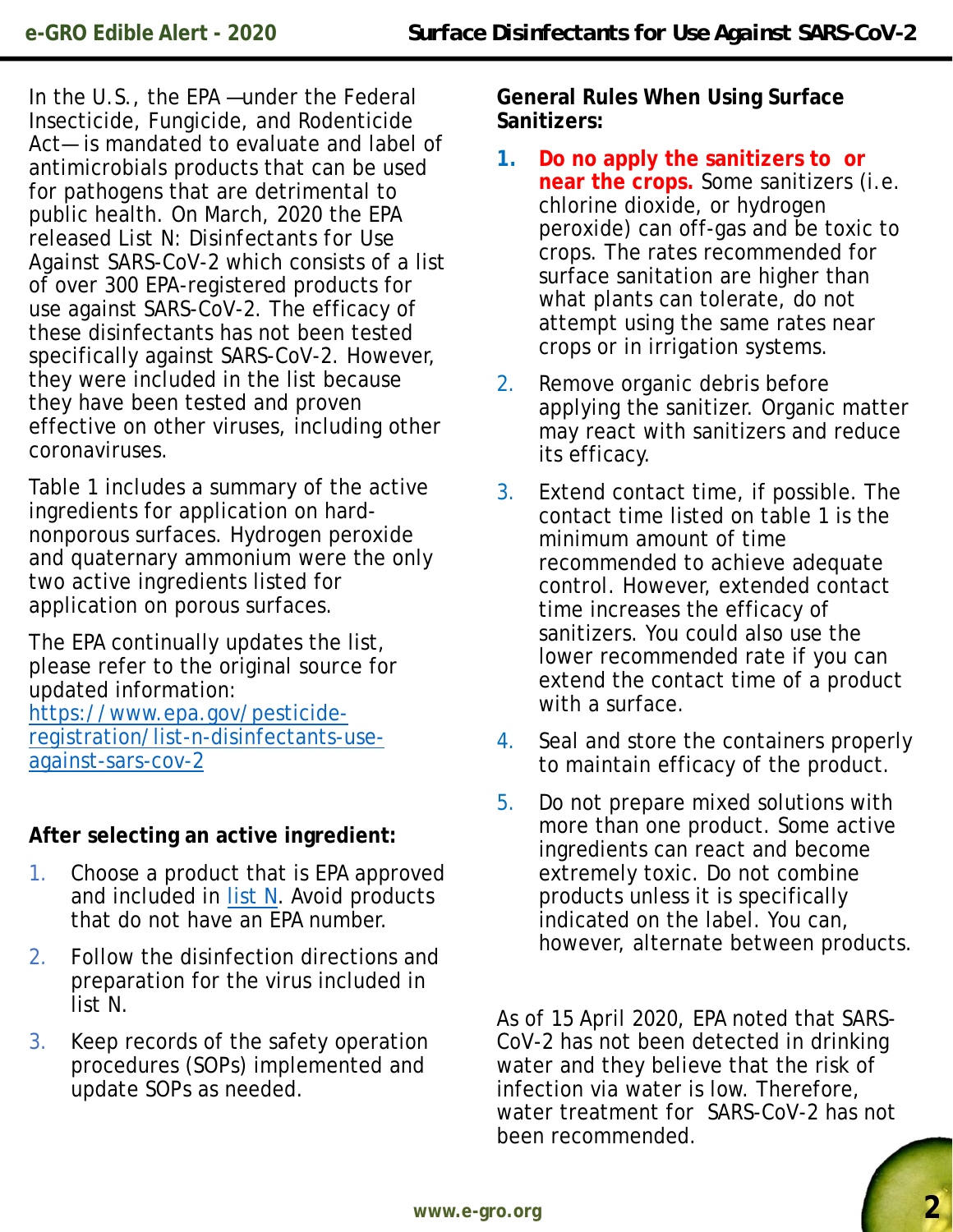| Table 1. Active ingredients of products listed by EPA as Disinfectants for Use Against SARS-CoV-2 |                               |
|---------------------------------------------------------------------------------------------------|-------------------------------|
| Active Ingredient(s) as listed in EPA list N                                                      | <b>Contact Time (minutes)</b> |
| Chlorine dioxide (alone or with Quaternary ammonium)                                              | $10 - 15$                     |
| Chlorine dioxide; Quaternary ammonium                                                             | 10                            |
| Citric acid (alone or with Thymol)                                                                | $5 - 10$                      |
| Dodecylbenzenesulfonic acid; Lactic acid                                                          | 0.5                           |
| Ethanol                                                                                           | $0.5 - 5$                     |
| Ethyl alcohol; Quaternary Ammonium                                                                | 1                             |
| Glycolic acid                                                                                     | 10                            |
| Hydrochloric acid                                                                                 | 10 <sup>1</sup>               |
| Hydrogen peroxide                                                                                 | $0.5 - 15$                    |
| Hydrogen peroxide; Ammonium carbonate; Ammonium bicarbonate                                       | $4-6$                         |
| Hydrogen peroxide; Peroxyacetic Acid                                                              | $1 - 10$                      |
| Hydrogen peroxide; Peroxyoctanoic acid; Peroxyacetic acid                                         | 5                             |
| Hydrogen peroxide; Silver                                                                         | 10                            |
| Hypochloric acid                                                                                  | 10                            |
| Hypochlorous acid                                                                                 | $1 - 10$                      |
| Isopropanol                                                                                       | 5                             |
| Isopropyl alcohol; Quaternary ammonium                                                            | 5                             |
| Lactic acid                                                                                       | 0.5                           |
| L-Lactic Acid                                                                                     | $5 - 10$                      |
| Octanoic acid                                                                                     | 2                             |
| Peracetic acid; Hydrogen peroxide                                                                 | 1                             |
| Peroxyacetic acid                                                                                 | 1                             |
| Peroxyacetic acid; Hydrogen peroxide                                                              | $2 - 5$                       |
| Phenolic                                                                                          | $5 - 10$                      |
| Phenolic; Ethanol                                                                                 | 10                            |
| Potassium peroxymonosulfate; Sodium choride                                                       | 10                            |
| Quarternary ammonium                                                                              | $0.5 - 10$                    |
| Quarternary ammonium; Isopropanol                                                                 | 3                             |
| Quaternary ammonium; Citric acid                                                                  | 5                             |
| Quaternary ammonium; Ethanol                                                                      | $1 - 10$                      |
| Quaternary ammonium; Ethanol; Isopropanol                                                         | $3 - 10$                      |
| Quaternary ammonium; Glutaraldehyde                                                               | 10                            |
| Quaternary ammonium; Hydrogen peroxide                                                            | 10                            |
| Quaternary ammonium; Isopropanol                                                                  | $0.5 - 3$                     |
| Quaternary ammonium; Isopropanol; Ethanol                                                         | 3                             |
| Quaternary ammonium; Sodium carbonate Peroxyhydrate                                               | 10                            |
| Silver ion; Citric acid                                                                           | $1 - 3$                       |
| Sodium chloride                                                                                   | 10                            |
| Sodium chlorite                                                                                   | $1 - 10$                      |
| Sodium chlorite; citric acid                                                                      | $0.5$ (30 seconds)            |
| Sodium chlorite; Sodium dischloroisocyanurate dihydrate                                           | 10 <sup>1</sup>               |
| Sodium dichloroisocyanurate                                                                       | 10                            |
| Sodium dichloro-S-triazinetrione                                                                  | $\mathbf{1}$                  |
| Sodium hypochlorite                                                                               | $1 - 10$                      |
| Sodium hypochlorite; Sodium carbonate                                                             | 0.5 (30 seconds)              |
| Thymol                                                                                            | $4 - 10$                      |
| Triethylene glycol; Quaternary ammonium                                                           | 5                             |